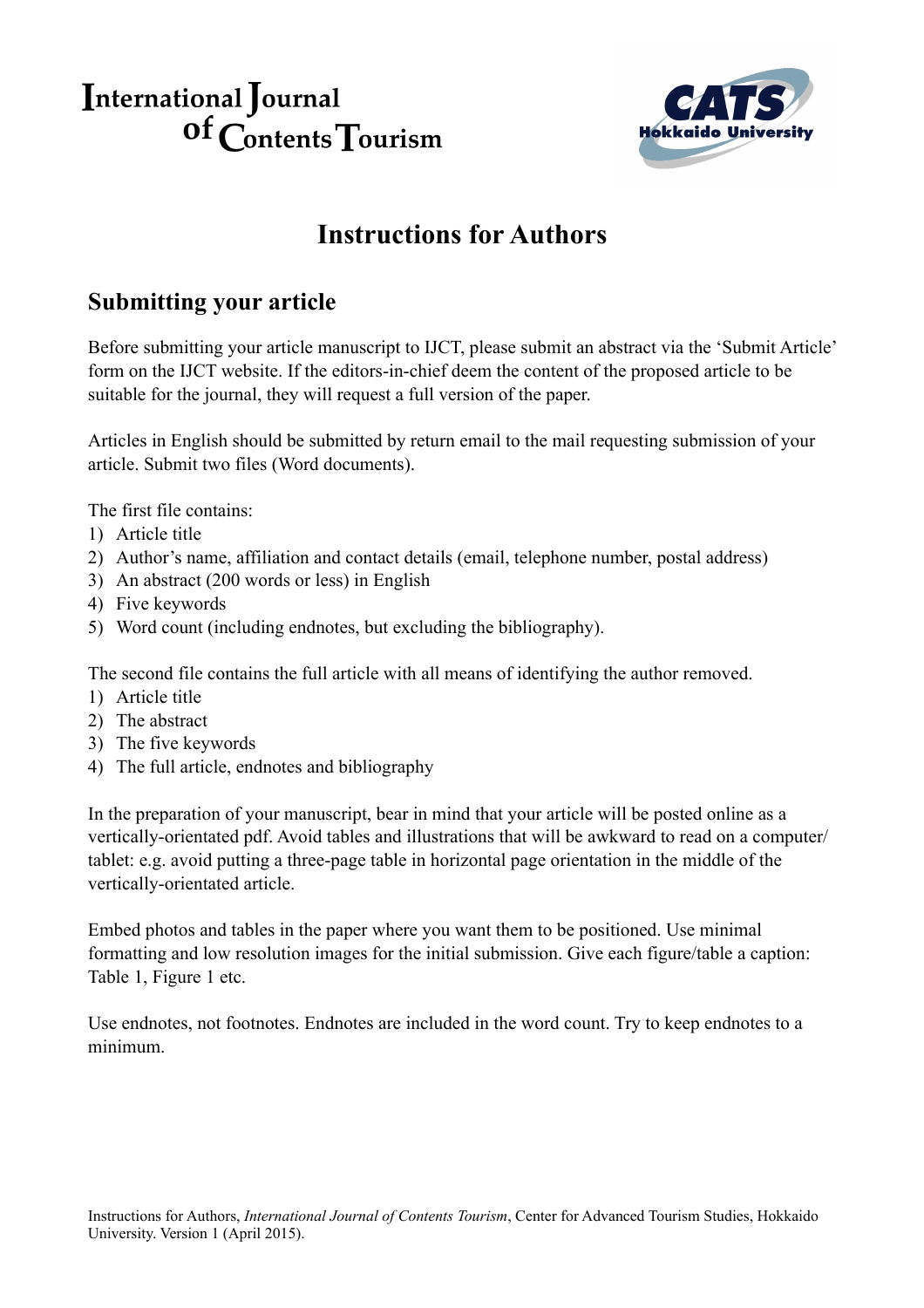### **House style**

### **SPELLING:**

IJCT uses British English, unless the author specifically requests American English.

### **CAPITALISATION:**

Use minimal capitalisation throughout, particularly in subheadings, book titles and geographical locations (western Europe).

### **DATES:**

24 February 2008

### **QUOTATION MARKS:**

Use single quotation marks. Double quotation marks are for a quote within a quote. A final period goes outside quotation marks, except where the quote is a complete sentence.

### **INDENTS:**

If a quotation is longer than 40 words, indent and have the quotation as a separate paragraph.

### **NUMBERS:**

Spell out numbers up to ninety-nine. Use full number ranges (e.g. 124-131). Spell out per cent rather than using %.

### **ROMANISATION OF JAPANESE:**

- a) When using Japanese (or other languages) in the paper, use romanised transliterations. Avoid the use of kanji or other scripts unless absolutely essential for your argument.
- b) In Japanese, use macrons on long vowel sounds, unless the word is most commonly used without a macron in English, e.g. Tokyo. If a word is used in a Japanese-language phrase or bibliographical reference (such as a Japanese book title), always use macrons, e.g. Tōkyō.
- c) Italicise words which need an English translation, and provide an English translation in brackets the first time it is used: e.g. *kontentsu* (contents). Do not italicise if the word is anglicised and does not need a translation: e.g. anime.
- d) Use minimal capitalisation in romanised Japanese. Capital letters are only used for the first word of a sentence / book title / organisation name, and for people's names or place names.

### **JAPANESE AND OTHER NON-ENGLISH NAMES:**

- a) Names are usually given in the order used by the people in that nation, e.g. for Japanese people it is family name followed by first name. The English order (given name followed by family name) may be used if the person is best known by that name order in English.
- b) In Japanese people's names always use macrons, unless they are best known without macrons, e.g. Japanese researchers who have not used macrons in their names in their English-language publications.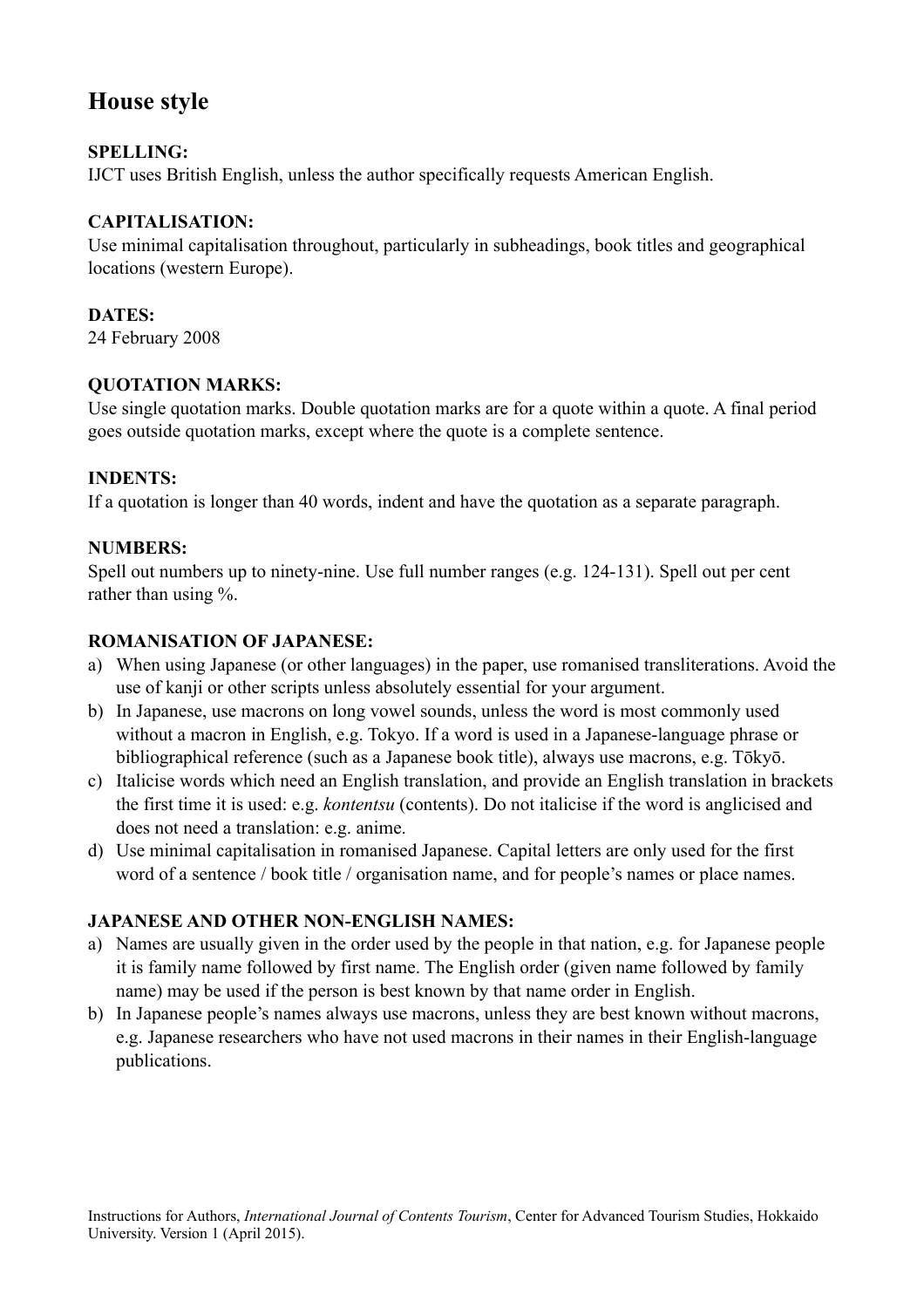### **In-text citations**

IJCT uses Harvard style. In-text citations are used as follows:

It has been argued that … (Jones 2008, p. 34).

As Jones (2008, p. 34) has argued, …

Jones (2008a, 2008b, 2010) has argued …

Various authors (Jones 2008b, Williams and Jones 2011, Grantham 2012) have argued …

Green *et al.* (2007) have argued ...

### **References List**

Compile one reference list in alphabetical order by author surname and/or reference title (if there is no named author, e.g. a newspaper article). Examples of the most common types of reference are below:

### **BOOKS:**

Azuma, H., 2009 (trans. J.E. Abel and S. Kono). *Otaku: Japan's database animals.* Minneapolis: University of Minnesota Press.

Masubuchi, T., 2010. *Monogatari wo tabi suru hitobito: kontentsu tsūrizumu*. Tōkyō: Sairyūsha.

Smith, M.K., 2009. *Issues in cultural tourism studies*. 2nd ed. Abingdon, Oxon: Routledge.

### **EDITED VOLUMES:**

Creighton, M. 2009. The heroic Edo-ic: travelling the history highway in today's Tokugawa Japan. *In*: S. Guichard-Anuis and O. Moon, eds. *Japanese tourism and travel culture*. Abingdon, Oxon: Routledge, 37-75.

Singh, S., ed., 2009. *Domestic tourism in Asia: diversity and divergence*. London: Earthscan.

### **JOURNAL ARTICLES:**

Otmazgin, N.K., 2008. Japanese popular culture in east and southeast Asia: time for a regional paradigm?. *The Asia-Pacific journal: Japan focus* [online]. Available from: http:// www.japanfocus.org/-Nissim\_Kadosh-Otmazgin/2660/article.html [Accessed 24 June 2010].

Instructions for Authors, *International Journal of Contents Tourism*, Center for Advanced Tourism Studies, Hokkaido University. Version 1 (April 2015).